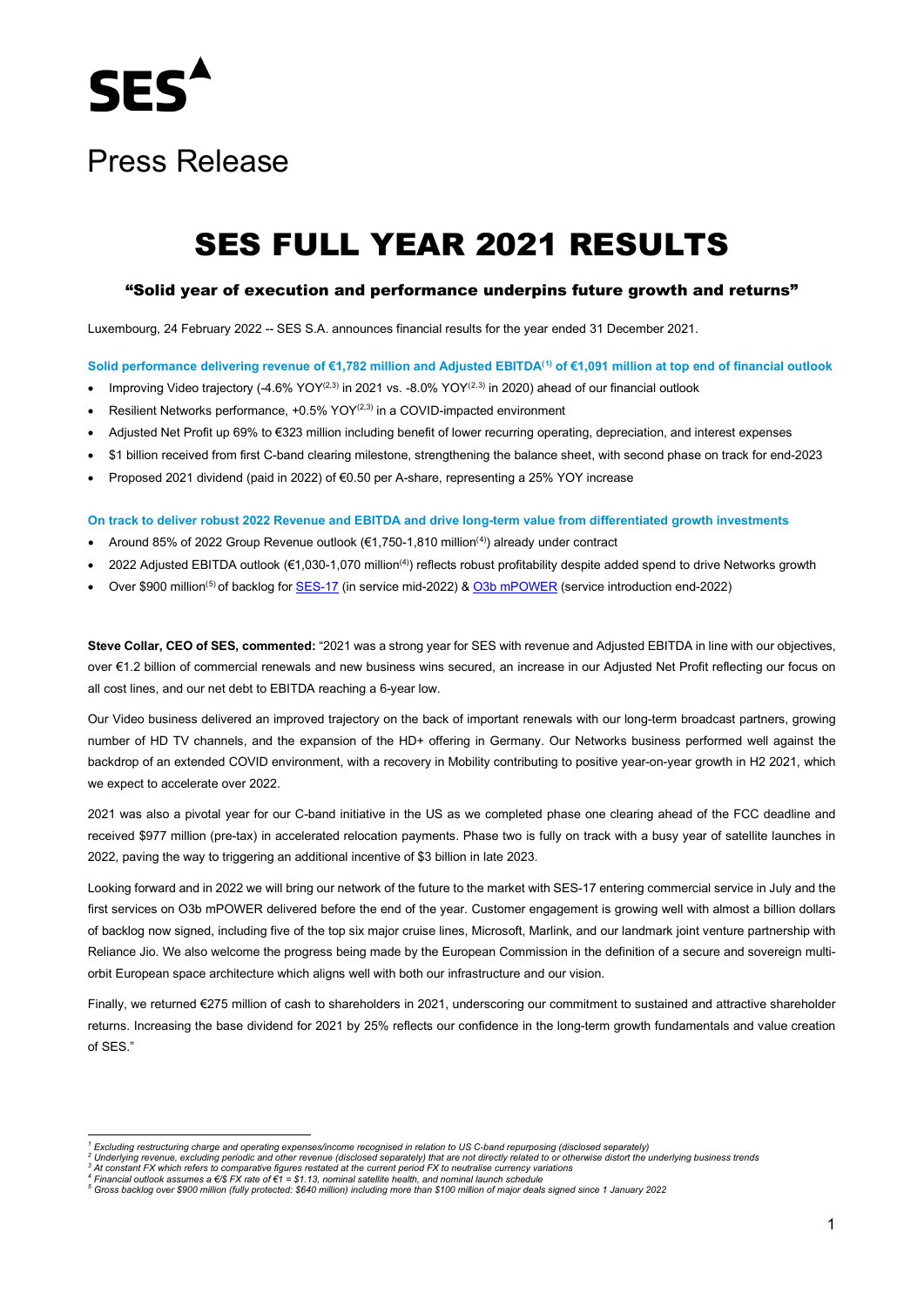# Key business and financial highlights (at constant FX unless explained otherwise)

*SES regularly uses Alternative Performance Measures (APM) to present the performance of the Group and believes that these APMs are relevant to enhance understanding of the financial performance and financial position.* 

| $\epsilon$ million                  | <b>FY 2021</b> | <b>FY 2020</b>  | $\Delta$ as reported | $\Delta$ at constant FX |
|-------------------------------------|----------------|-----------------|----------------------|-------------------------|
| Average $\epsilon$ /\$ FX rate      | 1.19           | 1.14            |                      |                         |
| Revenue                             | 1.782          | 1.876           | $-5.0%$              | $-2.9%$                 |
| <b>Adjusted EBITDA</b>              | 1.091          | 1.152           | $-5.2\%$             | $-3.3%$                 |
| <b>Adjusted Net Profit</b>          | 323            | $+69.1%$<br>191 |                      | n/a                     |
| Adjusted Net Debt / Adjusted EBITDA | 2.9x           | 3.0x            | n/a                  | n/a                     |

• Underlying revenue (excluding periodic and other) was lower by 2.6% year-on-year at €1,780 million.

- Video underlying revenue of €1,046 million represents a reduction of 4.6% year-on-year, compared with -8.0% year-on-year in 2020, whereby lower revenue from mature markets was partially offset by the growth of HD+ in Germany and a recovery in Sports & Events.
- Networks underlying revenue of €734 million was flat compared with 2020 (+0.5%) with growth in Government (+3.8%) offsetting short-term COVID-related impacts on Mobility (-1.5%) and near-term declines in Fixed Data (-1.8%). Networks delivered a positive year-on-year performance in H2 2021 reflecting a recovery in Mobility, combined with new revenue from Cloud and MNO customers.
- Adjusted EBITDA of €1,091 million represented an Adjusted EBITDA margin of 61.2% (2020: 61.4%) with recurring operating expenses of €691 million (2020: €707 million).
- Adjusted EBITDA (as reported) excludes restructuring expenses of €8 million (2020: €40 million), an accelerated relocation payment of €839 million (2020: nil) associated with the repurposing of US C-band spectrum, and US C-band operating expenses (net of reimbursement income) of €60 million (2020: €33 million).
- Adjusted Net Profit (as reported) improved to €323 million including lower depreciation expense (down 8.0% year-on-year), a 21.1% reduction in the net interest expense, a net foreign exchange gain of €37 million (2020: loss of €32 million), and income tax expense of €34 million (2020: income tax expense of €66 million).
- Adjusted Net Profit excludes (net of tax) the restructuring expenses and C-band items noted above, as well as €724 million in noncash impairment expenses comprising €673 million relating to the write-down of goodwill in the North American cash generating unit, triggered largely by the recognition of the income from the first US C-band accelerated relocation payment of €839 million (pre-tax), and €51 million of net impairment expense for space segment assets.
- At 31 December 2021, Adjusted Net Debt (including 50% of the €1.175 billion of hybrid bonds as debt) stood at €3,120 million, compared with €3,418 million 12 months ago, and represented an Adjusted Net Debt to Adjusted EBITDA ratio of 2.9 times (compared with 3.0x a year ago). Cash and cash equivalents of €1,049 million at 31 December 2021 included €344 million received as part of the C-band accelerated relocation payment, while the balance of the payment (€518 million) was received in early January 2022.
- Contract backlog at 31 December 2021 was €5.2 billion (€5.8 billion gross backlog including backlog with contractual break clauses).
- Board of Directors has proposed a 2021 dividend of €0.50 per A-share and €0.20 per B-share, representing a 25% increase over the prior year. Subject to shareholders' approval at the Annual General Meeting (7 April 2022), the dividend will be paid on 21 April 2022.

# Financial Outlook

- 2022 group revenue (assuming an FX rate of €1=\$1.13, nominal satellite health, and nominal launch schedule) is expected between €1,750-1,810 million, with mid-single digit year-on-year decline in Video and low- to mid-single digit year-on-year Networks growth.
- 2022 Adjusted EBITDA (excluding restructuring and US C-band repurposing) is expected to be between €1,030-1,070 million (assuming an FX rate of €1=\$1.13, nominal satellite health, and nominal launch schedule). The implied year-on-year increase in recurring operating expenses reflects additional operating expenses in Networks associated with the entries into commercial service of SES-17 and O3b mPOWER during H2 2022.
- SES-17 and O3b mPOWER are expected to be important drivers of low- to mid-single digit average growth (at constant FX) in group revenue and Adjusted EBITDA from 2023 onwards. This outlook anticipates a 'flattening of the curve' in Video to low-single digit average decline being more than offset by an acceleration to high-single/low-double digit average growth in Networks.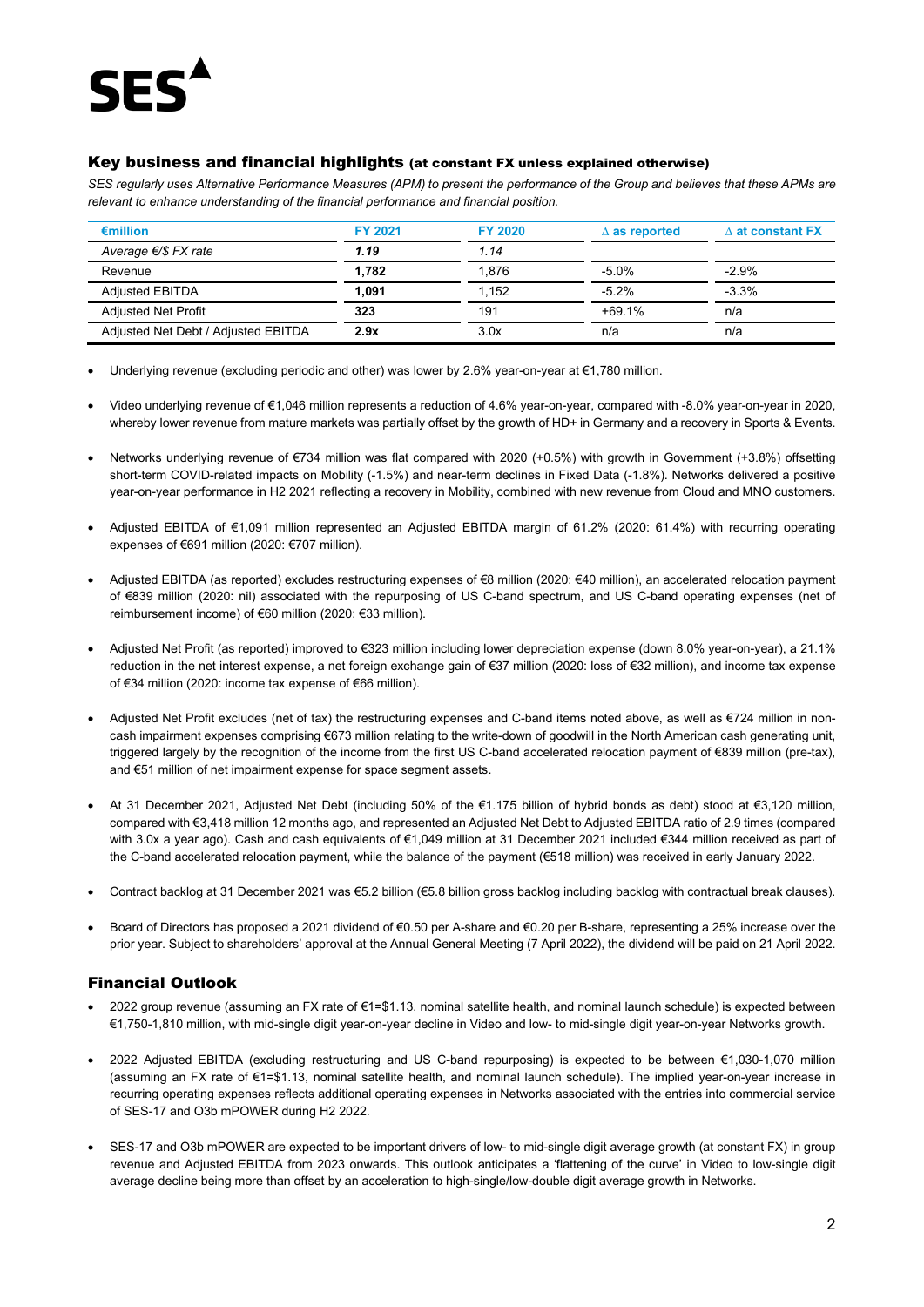

• Capital expenditure (net cash absorbed by investing activities excluding acquisitions, financial investments, and US C-band repurposing) is expected to be €950 million in 2022 reflecting the growth investments in SES-17 and O3b mPOWER. Thereafter, capital expenditure is expected to reduce to €540 million in 2023, €570 million in 2024, €380 million in 2025, and €360 million in 2026.

### Operational performance and commentary

## REVENUE BY BUSINESS UNIT

|                          |         |                     |                          | Revenue ( $\varepsilon$ million) as reported |                | <b>Change (YOY) at constant FX</b> |                     |         |          |                |
|--------------------------|---------|---------------------|--------------------------|----------------------------------------------|----------------|------------------------------------|---------------------|---------|----------|----------------|
|                          | Q1 2021 | Q <sub>2</sub> 2021 | Q3 2021                  | Q4 2021                                      | <b>FY 2021</b> | Q1 2021                            | Q <sub>2</sub> 2021 | Q3 2021 | Q4 2021  | <b>FY 2021</b> |
| Average €/\$ FX rate     | 1.22    | 1.20                | 1.19                     | 1.15                                         | 1.19           |                                    |                     |         |          |                |
| Video (total)            | 263     | 263                 | 259                      | 261                                          | 1,046          | $-4.6%$                            | $-3.2%$             | $-4.6%$ | $-6.1%$  | $-4.6%$        |
| - Video underlying       | 263     | 263                 | 259                      | 261                                          | 1,046          | $-4.6%$                            | $-3.2%$             | $-4.6%$ | $-6.1%$  | $-4.6%$        |
|                          |         |                     |                          |                                              |                |                                    |                     |         |          |                |
| Government (underlying)  | 71      | 76                  | 73                       | 76                                           | 296            | $+8.5%$                            | $+14.0%$            | $+1.2%$ | $-6.0%$  | $+3.8%$        |
| Fixed Data (underlying)  | 55      | 53                  | 59                       | 68                                           | 235            | $-1.0%$                            | $-6.7%$             | $-1.1%$ | $+1.1%$  | $-1.8%$        |
| Mobility (underlying)    | 47      | 47                  | 52                       | 57                                           | 203            | $-9.1%$                            | $-12.3%$            | $-5.0%$ | $+23.3%$ | $-1.5%$        |
| $Periodic^{(1)}$         | ٠       | ٠                   | $\overline{\phantom{a}}$ |                                              | 1              | n/m                                | n/m                 | n/m     | n/m      | n/m            |
| <b>Networks (total)</b>  | 173     | 176                 | 184                      | 202                                          | 735            | $-3.8%$                            | $-0.7%$             | $-1.3%$ | $+4.1%$  | $-0.4%$        |
| - Networks underlying    | 173     | 176                 | 184                      | 201                                          | 734            | $+0.1%$                            | $-0.5%$             | $-1.3%$ | $+3.5%$  | $+0.5%$        |
|                          |         |                     |                          |                                              |                |                                    |                     |         |          |                |
| Sub-total                | 436     | 439                 | 443                      | 463                                          | 1,781          | $-4.3%$                            | $-2.2%$             | $-3.3%$ | $-2.0%$  | $-2.9%$        |
| - Underlying             | 436     | 439                 | 443                      | 462                                          | 1,780          | $-2.8%$                            | $-2.2%$             | $-3.3%$ | $-2.2%$  | $-2.6%$        |
|                          |         |                     |                          |                                              |                |                                    |                     |         |          |                |
| Periodic $(1)$ and Other |         |                     |                          |                                              | 2              | n/m                                | n/m                 | n/m     | n/m      | n/m            |
| <b>Group Total</b>       | 436     | 439                 | 444                      | 463                                          | 1,782          | $-4.3%$                            | $-2.3%$             | $-3.2%$ | $-2.0%$  | $-2.9%$        |

*"At constant FX" refers to comparative figures restated at the current period FX to neutralise currency variations. "Underlying" revenue represents the core business of capacity sales,*  as well as associated services and equipment. This revenue may be impacted by changes in launch schedule and satellite health status. "Periodic" revenue separates revenues that<br>are not directly related to or would distort accelerated revenue from hosted payloads during construction; termination fees; insurance proceeds; certain interim satellite missions and other such items when material. "Other"<br>includes revenue not directly applicable to

*1) 2021 periodic revenue: €1 million (2020: €8 million)*

#### Video: 59% of group revenue

At 31 December 2021, SES delivers 8,386 total TV channels (up 1% year-on-year) to more than 355 million TV homes around the world. This includes some 3,105 TV channels in High Definition which has grown by 6% compared with 31 December 2020. 71% of total TV channels carried over the SES network are broadcast in MPEG-4 with an additional 5% broadcast in HEVC.

The impact from customers 'right-sizing' volumes in mature markets (Western Europe and the US), lower US wholesale revenue, and the decision to reduce exposure to low margin services activities led to an overall year-on-year revenue reduction, albeit at a much slower pace of decline as compared with the trends in 2020 and 2019.

The initial benefit of the increase in the cost to renew a 12-month subscription implemented in March 2021 and continued growth in the average number of paying subscribers led to year-on-year growth for HD+ in Germany. Looking forward, the full annualised contribution from the price increase and the introduction of new Internet Protocol-based solutions, such as HD+ ToGo (launched in October 2021) and HD+ IP (launched in February 2022), into the market are expected to support the future development of the business.

In addition, international market revenue was flat year-on-year, while revenue from Sports & Events is continuing to recover, with improved performance compared with 2020 which was impacted by cancellations and delays caused by the COVID pandemic.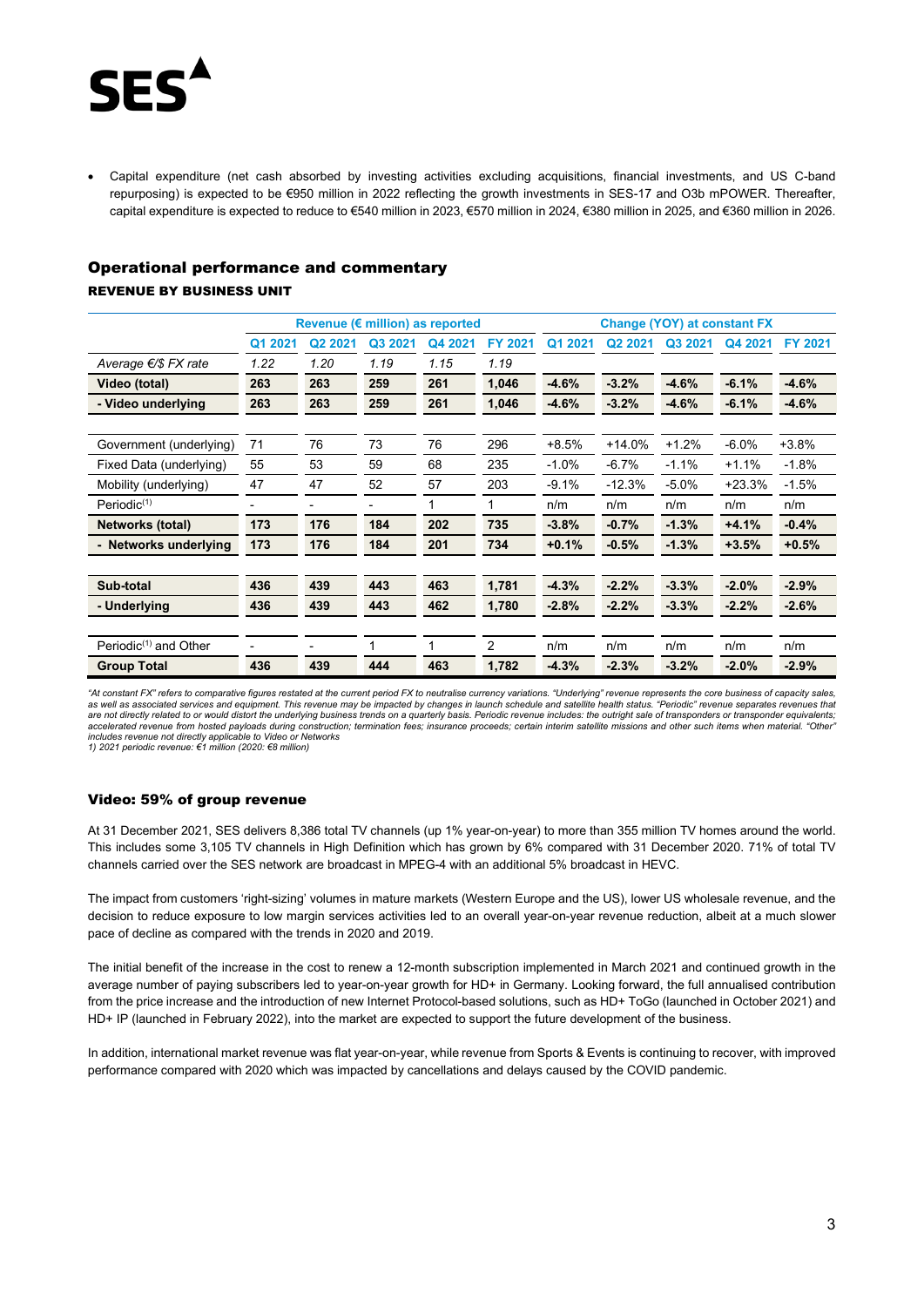

### Networks: 41% of group revenue

In Government, the positive contribution from new MEO- and GEO-enabled network and institutional solutions for both the US and Global customers led to year-on-year growth in revenue compared with 2020. This was partly offset by the cancellation of services during Q3 2021 resulting from the US withdrawal from Afghanistan.

For Fixed Data underlying revenue decreased by a low-single digit amount compared with the prior year as lower year-on-year revenue in the Pacific region and wholesale business in Africa was not yet being balanced with the ongoing growth in new business from tier one mobile network operators, notably in the Americas and Asian regions, as well as new revenue in the global cloud segment.

In the Mobility segment, the continued effects of the COVID pandemic on customers in the commercial aviation and cruise segments resulted in lower revenue compared with 2020. This was partly offset by a positive year-on-year performance in commercial shipping revenues. The long-term fundamentals remain strong with sequential revenue improvement during H2 2021 reflecting recovery in Cruise, as ships return to service, and new business providing additional capacity to commercial aviation customers.

### Future satellite launches

| <b>Satellite</b>              | <b>Region</b> | <b>Application</b>                      | <b>Launch Date</b>  |
|-------------------------------|---------------|-----------------------------------------|---------------------|
| O3b mPOWER (satellites 1-3)   | Global        | Fixed Data, Mobility, Government        | Q <sub>2</sub> 2022 |
| O3b mPOWER (satellites 4-6)   | Global        | Fixed Data, Mobility, Government        | Q <sub>2</sub> 2022 |
| <b>SES-22</b>                 | North America | Video (US C-band accelerated clearing)  | Q2 2022             |
| <b>SES-18 &amp; SES-19</b>    | North America | Video (US C-band accelerated clearing)  | H <sub>2</sub> 2022 |
| <b>SES-20 &amp; SES-21</b>    | North America | Video (US C-band accelerated clearing)  | H <sub>2</sub> 2022 |
| O3b mPOWER (satellites 7-9)   | Global        | Fixed Data, Mobility, Government        | H <sub>2</sub> 2022 |
| O3b mPOWER (satellites 10-11) | Global        | Fixed Data, Mobility, Government        | 2024                |
| <b>ASTRA 1P</b>               | Europe        | Video                                   | 2024                |
| <b>ASTRA 1Q</b>               | Europe        | Video, Fixed Data, Mobility, Government | 2024                |

In October 2021, SES-17 was successfully launched by Arianespace. This Ka-band high throughput satellite is expected to enter commercial service by mid-2022 and will deliver broadband connectivity over the Americas, the Caribbean, and Atlantic Ocean. Thales Avionics is the anchor customer and will use SES-17 to deliver connectivity solution for commercial aviation clients over North America.

In November 2021, SES ordered two geostationary Ku-band satellites for its prime orbital slot at 19.2 degrees East to maintain the premium services it provides to its European video customers and to capture new opportunities in the region. These two replacement satellites (ASTRA 1P and ASTRA 1Q) are expected to replace the four satellites (ASTRA 1KR, ASTRA 1L, ASTRA 1M, and ASTRA 1N) that are currently serving customers at this orbital location, realising significant efficiencies by reducing capital expenditure needs at 19.2 degrees East by more than 50%.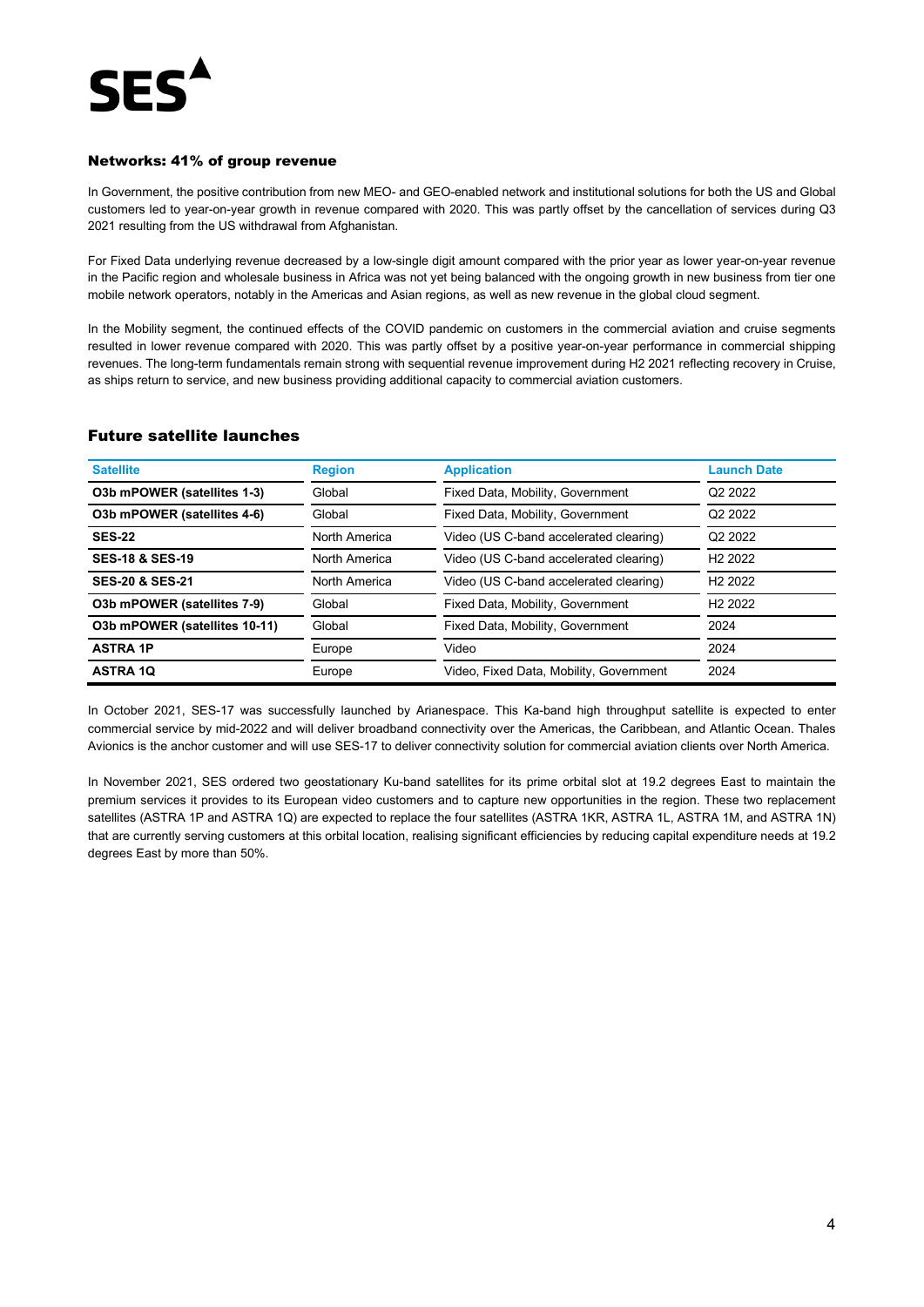# CONSOLIDATED INCOME STATEMENT

### Year ended 31 December

| $\epsilon$ million                                                            | 2021  | 2020   |
|-------------------------------------------------------------------------------|-------|--------|
| Average €/\$ FX rate                                                          | 1.19  | 1.14   |
| <b>Revenue</b>                                                                | 1,782 | 1,876  |
| US C-band repurposing income                                                  | 901   | 10     |
| Cost of sales                                                                 | (319) | (291)  |
| Staff costs                                                                   | (304) | (330)  |
| Other operating expenses                                                      | (198) | (186)  |
| <b>Operating expenses</b>                                                     | (821) | (807)  |
| <b>EBITDA</b>                                                                 | 1,862 | 1,079  |
| Depreciation expense                                                          | (575) | (625)  |
| Amortisation expense                                                          | (95)  | (95)   |
| Impairment expense                                                            | (724) | (277)  |
| <b>Operating profit</b>                                                       | 468   | 82     |
| Net financing costs                                                           | (71)  | (184)  |
| Profit/(loss) before tax                                                      | 397   | (102)  |
| Income tax benefit                                                            | 49    |        |
| Non-controlling interests                                                     | 7     | 9      |
| Net profit/(loss) attributable to owners of the parent                        | 453   | (86)   |
| Basic and diluted earnings/(loss) per A-share (in $\epsilon$ ) <sup>(1)</sup> | 0.92  | (0.30) |
| Basic and diluted earnings/(loss) per B-share (in $\epsilon$ ) <sup>(1)</sup> | 0.37  | (0.12) |

1) Earnings per share is calculated as profit attributable to owners of the parent divided by the weighted average number of shares outstanding during the year, as adjusted to reflect<br>the economic rights of each class of s

| $\epsilon$ million                       | 2021  | 2020  |
|------------------------------------------|-------|-------|
| <b>Adjusted EBITDA</b>                   | 1,091 | 1,152 |
| US C-band accelerated relocation payment | 839   | $- -$ |
| US C-band reimbursement income           | 62    | 10    |
| US C-band operating expenses             | (122) | (43)  |
| Restructuring expenses                   | (8)   | (40)  |
| <b>EBITDA</b>                            | 1,862 | 1,079 |

| $\epsilon$ million                              | 2021  | 2020  |
|-------------------------------------------------|-------|-------|
| <b>Adjusted Net Profit</b>                      | 323   | 191   |
| US C-band accelerated relocation payment        | 839   | --    |
| US C-band reimbursement income                  | 62    | 10    |
| US C-band operating expenses                    | (122) | (43)  |
| Restructuring expenses                          | (8)   | (40)  |
| Impairment expense                              | (724) | (277) |
| Tax on material exceptional items               | 83    | 73    |
| Net profit attributable to owners of the parent | 453   | (86)  |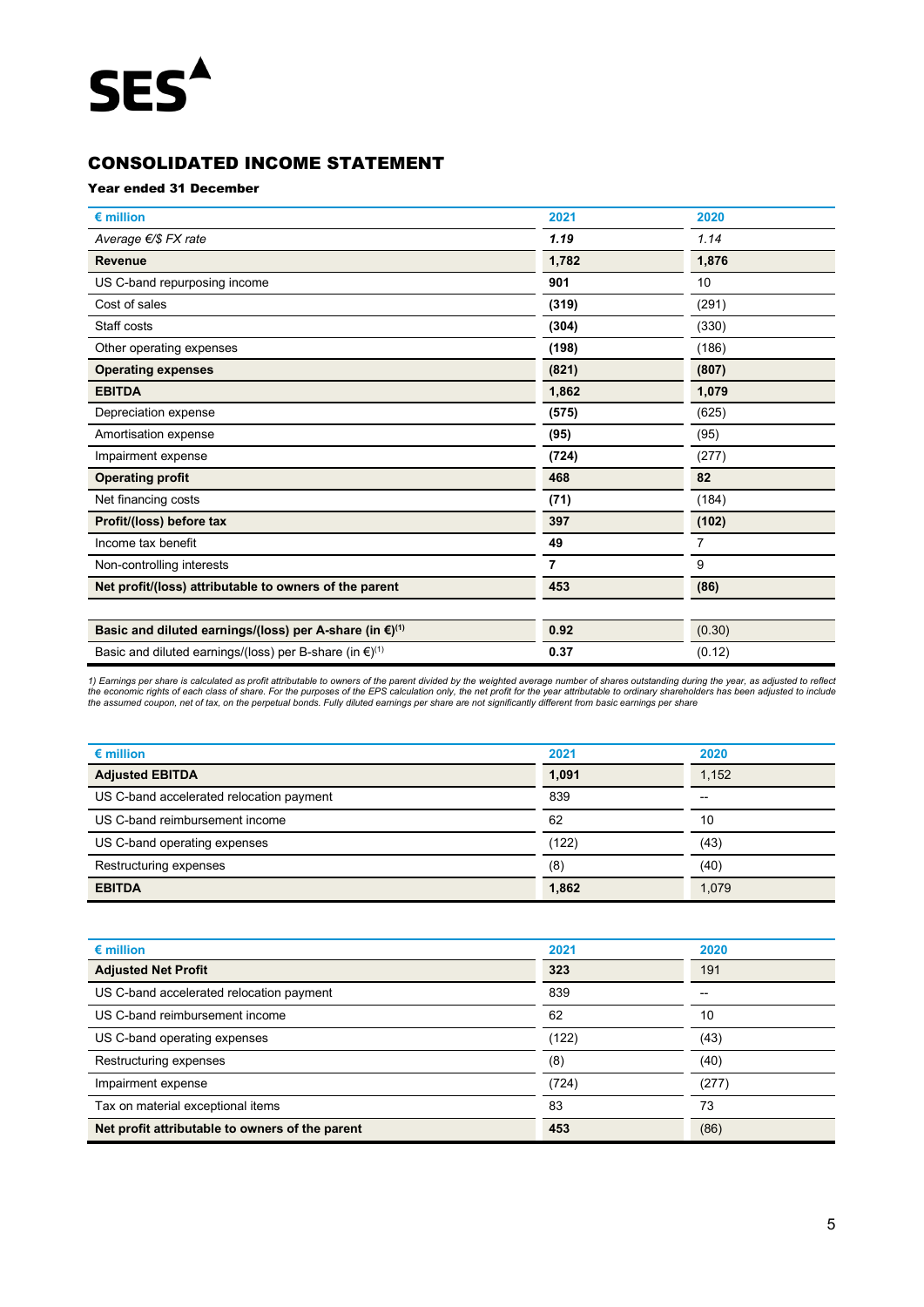# CONSOLIDATED STATEMENT OF FINANCIAL POSITION

### As at 31 December

| € million                                       | 2021   | 2020   |
|-------------------------------------------------|--------|--------|
| Property, plant, and equipment                  | 3,773  | 4,170  |
| Assets in the course of construction            | 1,788  | 1,651  |
| Intangible assets                               | 3,790  | 4,192  |
| Other financial assets                          | 26     | 14     |
| Trade and other receivables <sup>(1)</sup>      | 245    | 268    |
| Deferred customer contract costs                | 9      | 9      |
| Deferred tax assets                             | 568    | 313    |
| <b>Total non-current assets</b>                 | 10,199 | 10,617 |
| Inventories                                     | 23     | 27     |
| Trade and other receivables <sup>(1)</sup>      | 1,746  | 488    |
| Deferred customer contract costs                | 3      | 10     |
| Prepayments                                     | 48     | 72     |
| Income tax receivable                           | 13     | 11     |
| Cash and cash equivalents (A)                   | 1,049  | 1,162  |
| <b>Total current assets</b>                     | 2,882  | 1,770  |
| <b>Total assets</b>                             | 13,081 | 12,387 |
|                                                 |        |        |
| Equity attributable to the owners of the parent | 5,670  | 5,366  |
| Non-controlling interests                       | 63     | 72     |
| <b>Total equity</b>                             | 5,733  | 5,438  |
|                                                 |        |        |
| Borrowings (B)                                  | 3,524  | 3,317  |
| Provisions                                      | 6      | 12     |
| Deferred income                                 | 314    | 296    |
| Deferred tax liabilities                        | 399    | 333    |
| Other long-term liabilities                     | 83     | 127    |
| Lease liabilities                               | 22     | 25     |
| Fixed assets suppliers <sup>(2)</sup>           | 472    | 1,310  |
| <b>Total non-current liabilities</b>            | 4,820  | 5,420  |
| Borrowings (C)                                  | 57     | 613    |
| Provisions                                      | 56     | 60     |
| Deferred income                                 | 404    | 454    |
| Trade and other payables                        | 292    | 300    |
| Lease liabilities                               | 11     | 12     |
| Fixed assets suppliers $(2)$                    | 1,554  | 67     |
| Income tax liabilities                          | 154    | 23     |
| <b>Total current liabilities</b>                | 2,528  | 1,529  |
| <b>Total liabilities</b>                        | 7,348  | 6,949  |
|                                                 |        |        |
| <b>Total equity and liabilities</b>             | 13,081 | 12,387 |
| Reported Net Debt $(B + C - A)$                 | 2,532  | 2,768  |

1) Trade and other receivables (current and non-current) include €1,273 million related to US C-band repurposing (31 December 2020: €21 million). 2) Fixed Asset Suppliers (current<br>and non-current) includes €655 million (3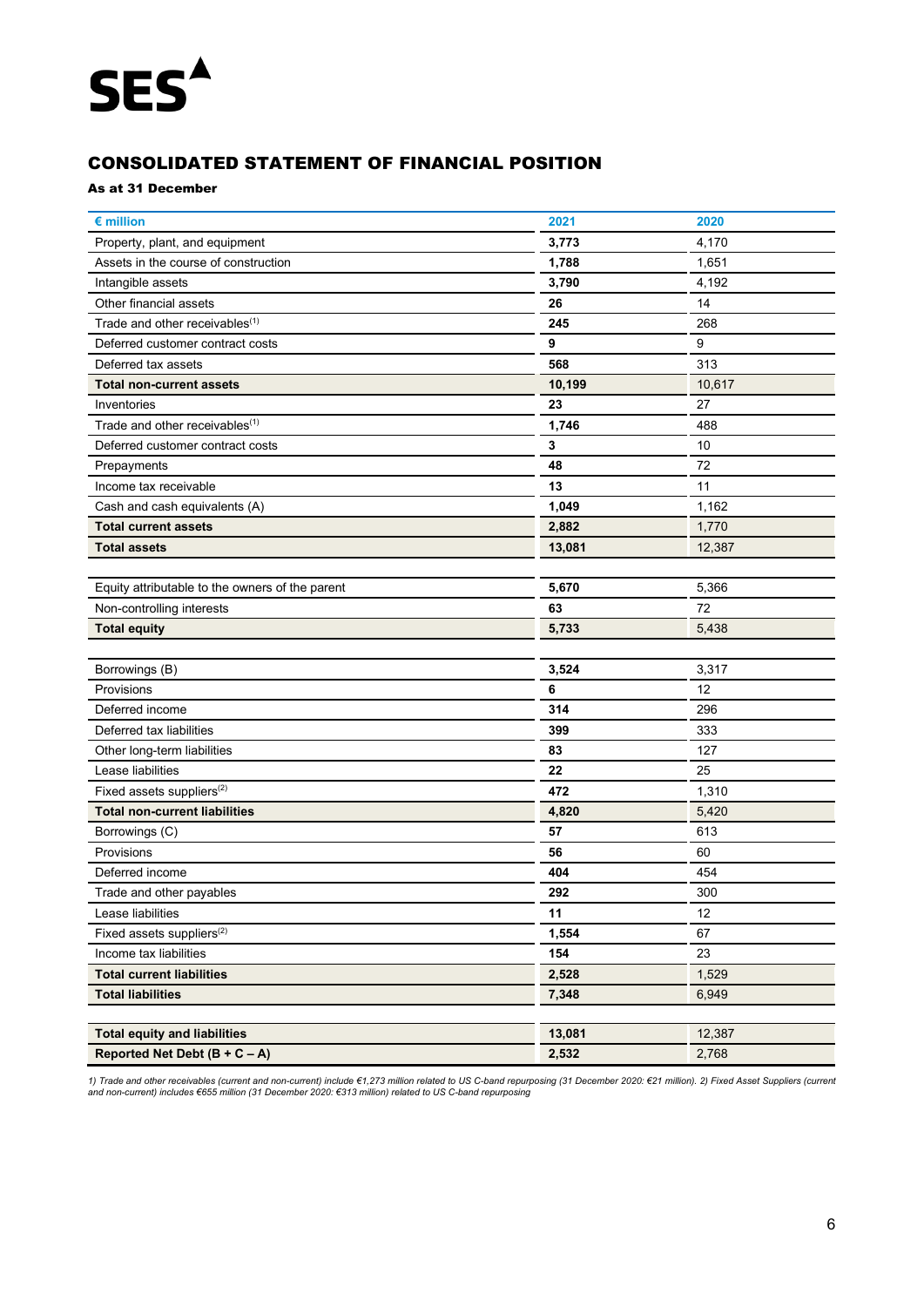# CONSOLIDATED STATEMENT OF CASH FLOWS

# Year ended 31 December

| $\epsilon$ million                                                | 2021     | 2020                     |
|-------------------------------------------------------------------|----------|--------------------------|
| Profit/(loss) before tax                                          | 397      | (102)                    |
| Taxes paid during the year                                        | (31)     | (31)                     |
| Interest expense on borrowings                                    | 96       | 123                      |
| Depreciation, amortisation, and impairment expenses               | 1,394    | 997                      |
| Amortisation of client upfront payments                           | (65)     | (72)                     |
| Other non-cash items in the consolidated income statement         | (41)     | 76                       |
| (Increase)/decrease in inventories                                | 4        | (6)                      |
| (Increase)/decrease in trade and other receivables                | (492)    | 17                       |
| Decrease in prepayments and deferred charges                      | 15       | 17                       |
| Decrease in trade and other payables                              | (25)     | (73)                     |
| Increase in upfront payments and deferred income                  | 42       | 103                      |
| Net cash generated by operating activities                        | 1,294    | 1,049                    |
|                                                                   |          |                          |
| Payments for purchases of intangible assets                       | (37)     | (39)                     |
| Payments for purchases of tangible assets $(1)$                   | (243)    | (171)                    |
| Other investing activities                                        | (3)      | (7)                      |
| Net cash absorbed by investing activities                         | (283)    | (217)                    |
|                                                                   |          |                          |
| Proceeds from borrowings                                          | 159      | 395                      |
| Repayment of borrowings                                           | (614)    | (785)                    |
| Proceeds from perpetual bond, net of transaction costs            | 617      | $\overline{\phantom{a}}$ |
| Redemption of perpetual bond, net of transaction costs            | (768)    | $\overline{\phantom{a}}$ |
| Coupon paid on perpetual bond                                     | (85)     | (66)                     |
| Dividends paid on ordinary shares <sup>(2)</sup>                  | (181)    | (182)                    |
| Dividends paid to non-controlling interest                        | (2)      |                          |
| Interest paid on borrowings                                       | (121)    | (152)                    |
| Payments for acquisition of treasury shares                       | (119)    | (10)                     |
| Proceeds from treasury shares sold and exercise of stock options  | 1        | 9                        |
| Lease payments                                                    | (14)     | (15)                     |
| Payments related to changes in ownership interest in subsidiaries |          | (7)                      |
| Net cash absorbed by financing activities                         | (1, 127) | (813)                    |
|                                                                   |          |                          |
| Net foreign exchange movements                                    | 3        | (12)                     |
| Net increase in cash and cash equivalents                         | (113)    | $\overline{7}$           |
| Cash and cash equivalents at beginning of the year                | 1,162    | 1,155                    |
| Cash and cash equivalents at end of the year                      | 1,049    | 1,162                    |

*1) Including €38 million related to US C-band repurposing (2020: €10 million). 2) Net of dividends received on treasury shares of €2 million (2020: €2 million)*

| $\epsilon$ million                                                 | 2021  | 2020  |
|--------------------------------------------------------------------|-------|-------|
| Net cash generated by operating activities                         | 1.294 | 1.049 |
| Net cash absorbed by investing activities                          | (283) | (217) |
| Free cash flow before financing activities                         | 1.011 | 832   |
| Interest paid on borrowings                                        | (121) | (152) |
| Lease payments                                                     | (14)  | (15)  |
| Free cash flow before equity distributions and treasury activities | 876   | 665   |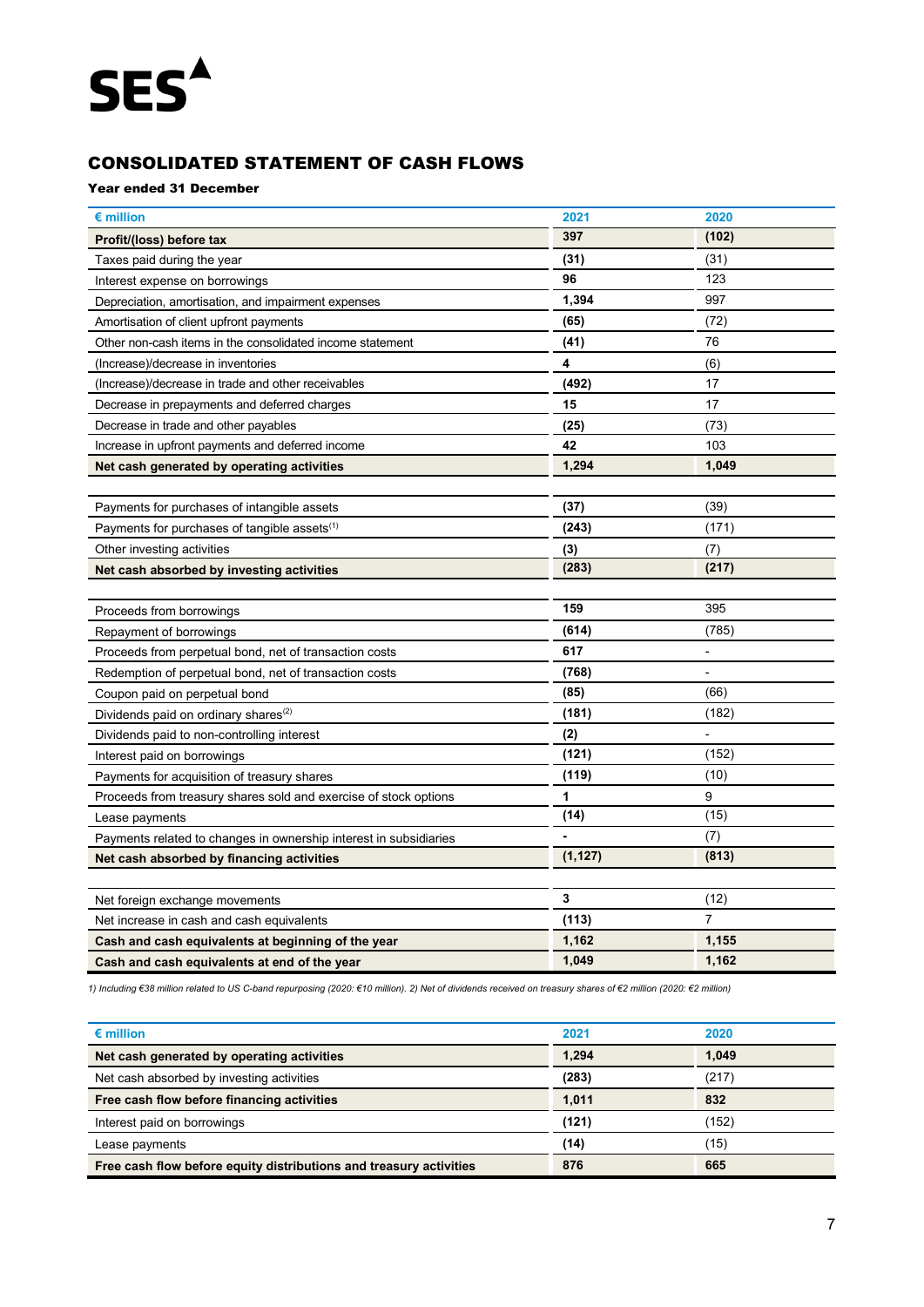# SUPPLEMENTARY INFORMATION

# QUARTERLY INCOME STATEMENT (AS REPORTED)

| $\epsilon$ million                                        | Q1 2020 | Q2 2020 | Q3 2020        | Q4 2020 | Q1 2021 | Q2 2021 | Q3 2021 | Q4 2021 |
|-----------------------------------------------------------|---------|---------|----------------|---------|---------|---------|---------|---------|
| Average €/\$ FX rate                                      | 1.11    | 1.10    | 1.17           | 1.18    | 1.22    | 1.20    | 1.19    | 1.15    |
| Revenue                                                   | 479     | 469     | 462            | 466     | 436     | 439     | 444     | 463     |
| US C-band repurposing income                              | --      | --      | --             | 10      | 27      | 20      | 10      | 844     |
| Operating expenses                                        | (194)   | (207)   | (175)          | (231)   | (203)   | (193)   | (182)   | (243)   |
| <b>EBITDA</b>                                             | 285     | 262     | 287            | 245     | 260     | 266     | 272     | 1,064   |
| Depreciation expense                                      | (158)   | (161)   | (153)          | (153)   | (140)   | (143)   | (143)   | (149)   |
| Amortisation expense                                      | (23)    | (21)    | (21)           | (30)    | (19)    | (29)    | (24)    | (23)    |
| Impairment expense                                        |         |         |                | (277)   |         |         |         | (724)   |
| <b>Operating profit/(loss)</b>                            | 104     | 80      | 113            | (215)   | 101     | 94      | 105     | 168     |
| Net financing costs                                       | (46)    | (45)    | (44)           | (49)    | (26)    | (18)    | (23)    | (4)     |
| Profit/(loss) before tax                                  | 58      | 35      | 69             | (264)   | 75      | 76      | 82      | 164     |
| Income tax benefit/(expense)                              | (9)     | (2)     | (3)            | 21      | (8)     | (8)     | (14)    | 79      |
| Non-controlling interests                                 | 2       | 2       | $\overline{2}$ | 3       | 2       |         |         | 5       |
| Net Profit/(loss)                                         | 51      | 35      | 68             | (240)   | 69      | 68      | 68      | 248     |
| Earnings/(loss) per share (in $\epsilon$ ) <sup>(1)</sup> |         |         |                |         |         |         |         |         |
| Class A shares                                            | 0.09    | 0.05    | 0.12           | (0.56)  | 0.13    | 0.12    | 0.14    | 0.53    |
| Class B shares                                            | 0.03    | 0.02    | 0.05           | (0.22)  | 0.05    | 0.05    | 0.05    | 0.22    |
| <b>Adjusted EBITDA</b>                                    | 288     | 294     | 301            | 269     | 268     | 276     | 279     | 268     |
| <b>Adjusted EBITDA margin</b>                             | 60%     | 63%     | 65%            | 58%     | 61%     | 63%     | 63%     | 58%     |
| US C-band repurposing income                              |         |         |                | 10      | 27      | 20      | 10      | 844     |
| US C-band operating expenses                              |         | (13)    | (8)            | (22)    | (34)    | (25)    | (16)    | (47)    |
| Restructuring expenses                                    | (3)     | (19)    | (6)            | (12)    | (1)     | (5)     | (1)     | (1)     |
| <b>EBITDA</b>                                             | 285     | 262     | 287            | 245     | 260     | 266     | 272     | 1,064   |

1) Earnings per share is calculated as profit attributable to owners of the parent divided by the weighted average number of shares outstanding during the year, as adjusted to reflect<br>the economic rights of each class of s

# QUARTERLY OPERATING PROFIT (AT CONSTANT €/\$ FX RATE OF €1: \$1.13)

| $\epsilon$ million             | Q1 2020 | Q <sub>2</sub> 20 <sub>20</sub> | Q3 2020 | Q4 2020 | Q1 2021 | Q2 2021 | Q3 2021 | Q4 2021 |
|--------------------------------|---------|---------------------------------|---------|---------|---------|---------|---------|---------|
| Average $\epsilon$ /\$ FX rate | 1.13    | 1.13                            | 1.13    | 1.13    | 1.13    | 1.13    | 1.13    | 1.13    |
| Revenue                        | 474     | 462                             | 470     | 477     | 454     | 452     | 455     | 468     |
| US C-band repurposing income   |         |                                 |         | 11      | 29      | 21      | 11      | 861     |
| Operating expenses             | (191)   | (202)                           | (178)   | (239)   | (213)   | (199)   | (187)   | (246)   |
| <b>EBITDA</b>                  | 283     | 260                             | 292     | 249     | 270     | 274     | 279     | 1,083   |
| Depreciation expense           | (157)   | (158)                           | (156)   | (161)   | (149)   | (150)   | (149)   | (154)   |
| Amortisation expense           | (22)    | (21)                            | (22)    | (27)    | (19)    | (30)    | (23)    | (23)    |
| Impairment expense             |         |                                 |         | (288)   |         |         |         | (739)   |
| Operating profit/(loss)        | 104     | 81                              | 114     | (227)   | 102     | 94      | 107     | 167     |
|                                |         |                                 |         |         |         |         |         |         |
| <b>Adjusted EBITDA</b>         | 286     | 292                             | 305     | 274     | 278     | 285     | 286     | 271     |
| <b>Adjusted EBITDA margin</b>  | 60%     | 63%                             | 65%     | 57%     | 61%     | 63%     | 63%     | 58%     |
| US C-band repurposing income   |         |                                 |         | 11      | 29      | 21      | 11      | 861     |
| US C-band operating expenses   |         | (13)                            | (7)     | (23)    | (36)    | (27)    | (17)    | (48)    |
| Restructuring expenses         | (3)     | (19)                            | (6)     | (13)    | (1)     | (5)     | (1)     | (1)     |
| <b>EBITDA</b>                  | 283     | 260                             | 292     | 249     | 270     | 274     | 279     | 1,083   |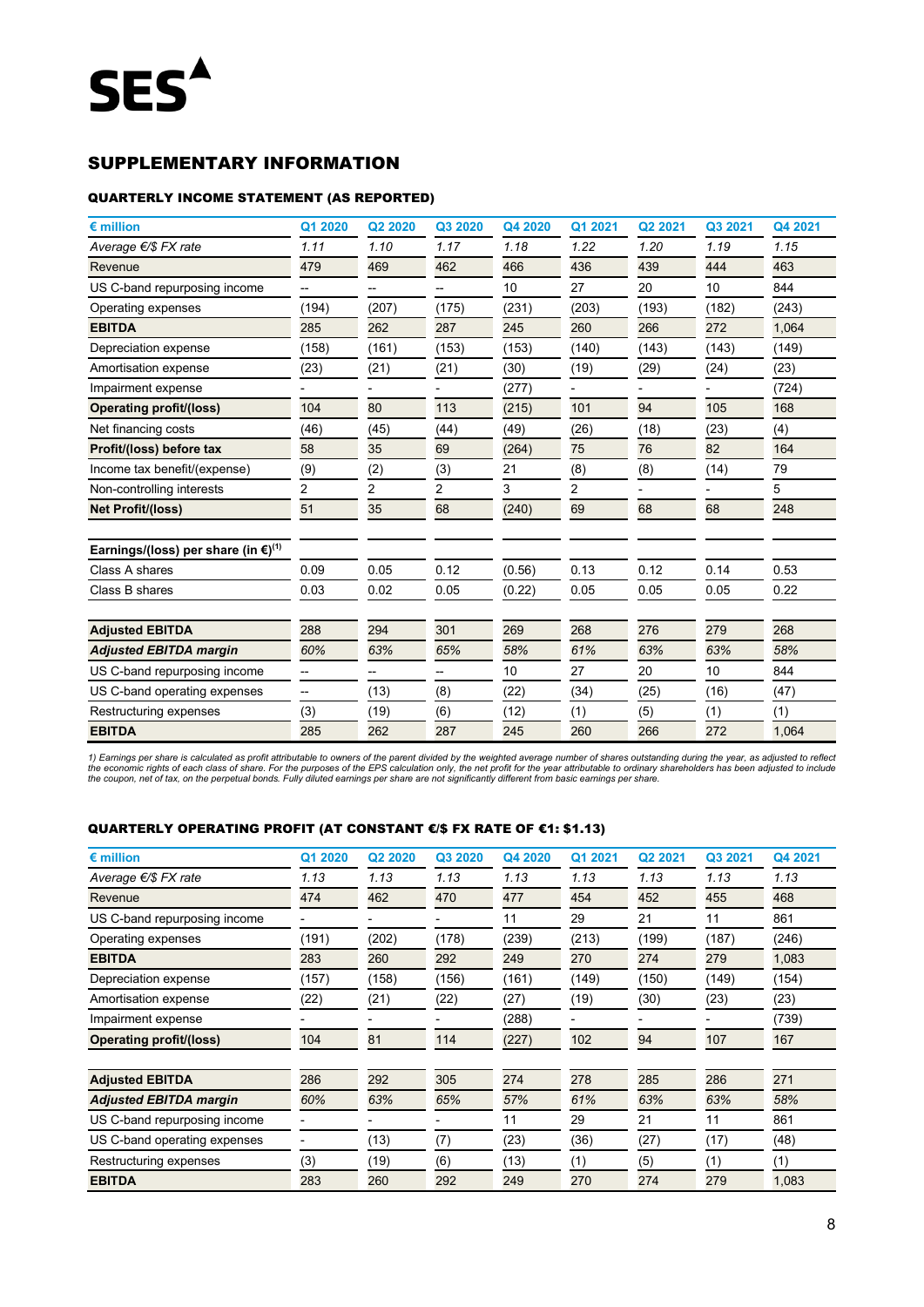

### ALTERNATIVE PERFORMANCE MEASURES

*SES regularly uses Alternative Performance Measures ('APM') to present the performance of the Group and believes that these APMs are relevant to enhance understanding of the financial performance and financial position. These measures may not be comparable to similarly titled measures used by other companies and are not measurements under IFRS or any other body of generally accepted accounting principles, and thus should not be considered substitutes for the information contained in the Group's financial statements.* 

| <b>Alternative Performance Measure</b>      | <b>Definition</b>                                                                                                                                                                                                                                                                       |
|---------------------------------------------|-----------------------------------------------------------------------------------------------------------------------------------------------------------------------------------------------------------------------------------------------------------------------------------------|
| <b>Reported EBITDA and EBITDA margin</b>    | EBITDA is profit for the period before depreciation, amortisation, net financing<br>cost and income tax. EBITDA margin is EBITDA divided by revenue.                                                                                                                                    |
| Adjusted EBITDA and Adjusted EBITDA margin  | EBITDA adjusted to exclude material exceptional items. In 2020 and 2021, the<br>primary exceptional items are restructuring charges and the net impact of the<br>repurposing of US C-band spectrum. Adjusted EBITDA margin is Adjusted<br>EBITDA divided by revenue.                    |
| <b>Adjusted Net Debt to Adjusted EBITDA</b> | Adjusted Net Debt to Adjusted EBITDA, represents the ratio of Net Debt plus<br>50% of the group's hybrid bonds (per the rating agency methodology) divided<br>by the last 12 months' (rolling) Adjusted EBITDA.                                                                         |
| <b>Adjusted Net Profit</b>                  | Net profit attributable to owners of the parent adjusted to exclude material<br>exceptional items. In 2020 and 2021, the primary exceptional items are<br>restructuring charges, the net impact of the repurposing of US C-band<br>spectrum, and the net impact of impairment expenses. |

# For further information please contact:

Richard Whiteing **Suzanne Ong** Suzanne Ong Investor Relations **Investor Relations** Tel: +352 710 725 261 Tel: +352 710 725 500 [richard.whiteing@ses.com](mailto:richard.whiteing@ses.com) [suzanne.ong@ses.com](mailto:suzanne.ong@ses.com)

Follow us on:



[Read our Blogs](https://www.ses.com/news/blogs) > [Visit the Media Gallery](https://www.ses.com/media-gallery) >

# Presentation of Results:

A presentation of the results for investors and analysts will be hosted at 9.30 CET on 24 February 2022 and will be broadcast via [webcast](https://channel.royalcast.com/landingpage/ses/20220224_1/) and conference call. The details for the conference call and webcast are as follows:

U.K. (Standard International Access): +44 (0) 33 0551 0200<br>France: +33 (0) 1 70 37 71 66 France: +33 (0) 1 70 37 71 66<br>Germany: +49 (0) 30 3001 9061 NL: +31 (0) 20 708 5073<br>U.S.A.: +1 212 999 6659

+49 (0) 30 3001 90612 +1 212 999 6659

Confirmation code: **SES**



Webcast registration: [https://channel.royalcast.com/landingpage/ses/20220224\\_1/](https://eur02.safelinks.protection.outlook.com/?url=https%3A%2F%2Fchannel.royalcast.com%2Flandingpage%2Fses%2F20220224_1%2F&data=04%7C01%7CMichelle.Suc%40ses.com%7C9700f1a1658740c26cd908d9db586aa8%7C88281ca8e5254a8db965480a7ac2b970%7C0%7C0%7C637781995074744482%7CUnknown%7CTWFpbGZsb3d8eyJWIjoiMC4wLjAwMDAiLCJQIjoiV2luMzIiLCJBTiI6Ik1haWwiLCJXVCI6Mn0%3D%7C3000&sdata=ndJQj4Pk3QiqZsy1%2FtGF%2BsVlcb%2Bg7wulg%2FzWJqaQHNU%3D&reserved=0)

The presentation is available for download from<https://www.ses.com/investors/financial-results> and a replay will be available shortly after the conclusion of the presentation.